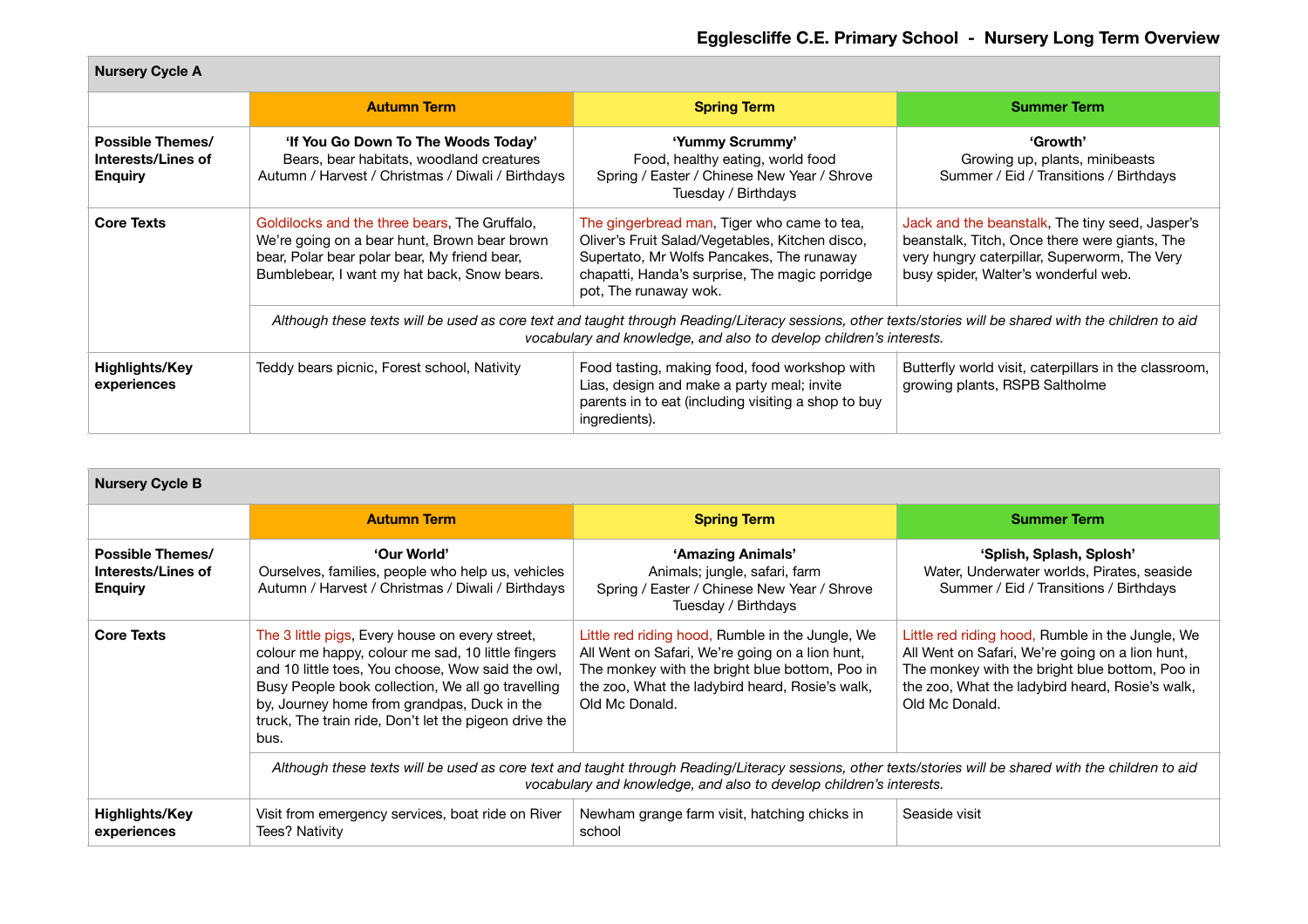| <b>Typical</b><br><b>Developmental</b><br><b>Stages</b> | <b>Autumn Term</b>                                                                                                                                                                                                                                                                                                                                                                                                                                                                                                                                                                                                                                                                                                                                                                                                                                                                                                                     | <b>Spring Term</b>                                                                                                                                                                                                                                                                                                                                                                                                                                                                                                                                                                                                                                                                                                                                                                                                                                               | <b>Summer Term</b>                                                                                                                                                                                                                                                                                                                                                                                                                                                                                                                                                                                                                                                                                                                                                                                                                                                                                           |
|---------------------------------------------------------|----------------------------------------------------------------------------------------------------------------------------------------------------------------------------------------------------------------------------------------------------------------------------------------------------------------------------------------------------------------------------------------------------------------------------------------------------------------------------------------------------------------------------------------------------------------------------------------------------------------------------------------------------------------------------------------------------------------------------------------------------------------------------------------------------------------------------------------------------------------------------------------------------------------------------------------|------------------------------------------------------------------------------------------------------------------------------------------------------------------------------------------------------------------------------------------------------------------------------------------------------------------------------------------------------------------------------------------------------------------------------------------------------------------------------------------------------------------------------------------------------------------------------------------------------------------------------------------------------------------------------------------------------------------------------------------------------------------------------------------------------------------------------------------------------------------|--------------------------------------------------------------------------------------------------------------------------------------------------------------------------------------------------------------------------------------------------------------------------------------------------------------------------------------------------------------------------------------------------------------------------------------------------------------------------------------------------------------------------------------------------------------------------------------------------------------------------------------------------------------------------------------------------------------------------------------------------------------------------------------------------------------------------------------------------------------------------------------------------------------|
| <b>Communication and</b><br>Language                    | • Understand and act on longer sentences like make<br>teddy jump or find your coat.<br>· Understands and uses simple questions about 'who',<br>'what' and 'where' (but generally not 'why').<br>• Listen to simple stories and understand what is<br>happening, with the help of the pictures.<br>Identify familiar objects and properties for<br>practitioners when they are described. For example:<br>'Billy's coat', 'blue car', 'shiny apple'.<br>Enjoy listening to longer stories and can remember<br>much of what happens.<br>Can find it difficult to pay attention to more than one<br>thing at a time.<br>• Use a wider range of vocabulary.                                                                                                                                                                                                                                                                                | • Understand a question or instruction that has two<br>parts, such as "Get your coat and wait at the door".<br>· Understand 'why' questions, like: "Why do you think<br>the caterpillar got so fat?<br>· Sing a large repertoire of songs.<br>• Know many rhymes, be able to talk about familiar<br>books, and be able to tell a long story.<br>• Learns lots of new words and use them in play                                                                                                                                                                                                                                                                                                                                                                                                                                                                  | • Starts a conversation with adults and friends<br>• Enjoys listening to longer stories and can remember<br>what happens in them.<br>• Understand a question with two parts like "Can you<br>get your coat and wait by the door please?"<br>· Uses talk to organise play e.g. "Let's go on a<br>busyou sit there I'll be the driver"<br>• Focuses on a chosen activity for at least ten minutes<br>· Join in at group time by putting up hand and waiting<br>their turn to talk<br>Be able to talk about thoughts even when they<br>disagree and can discuss this using words and<br>actions<br>• Uses longer sentences of four to six words when<br>talking<br>• Understands when asked questions like "Why do you<br>want to wear your boots today?" and "How can we<br>mop up the juice?"<br>• Sits quietly and listen for fifteen minutes<br>• Able to move away from distractions when<br>concentrating |
| <b>Personal, Social</b><br><b>Emotional Development</b> | • Play with increasing confidence on their own and with<br>other children- because they know their key person is<br>nearby and available.<br>• Feels strong enough to express a range of emotions.<br>• Feel confident when taken out around the local<br>neighbourhood, and enjoy exploring new places with<br>their key person.<br>• Is able to show 'effortful control'. For example,<br>waiting for a turn and resisting the strong impulse to<br>grab what they want or push their way to the front<br>(starting to show effortful control – and be aware of<br>rules/boundaries)<br>Be increasingly able to talk about and manage their<br>emotions<br>· Notice and ask questions about differences, such as<br>skin colour, types of hair, gender, special needs and<br>disabilities, and so on.<br>• Develop friendships with other children<br>Safely explore emotions beyond their normal range<br>through play and stories. | Select and use activities and resources, with help<br>when needed. This helps them to achieve a goal they<br>have chosen, or one which is suggested to them.<br>Develop their sense of responsibility and membership<br>of a community.<br>Become more outgoing with unfamiliar people, in the<br>safe context of their setting.<br>· Show more confidence in new social situations.<br>• Play with one or more other children, extending and<br>elaborating play ideas.<br>• Increasingly begin to follow rules, understanding why<br>they are important.<br>• Do not always need an adult to remind them of a rule.<br>• Develop appropriate ways of being assertive.<br>• Talk with others to solve conflicts.<br>• Talk about their feelings using words like 'happy',<br>'sad', 'angry' or 'worried'.<br>• Begin to understand how others might be feeling. | • To be able to play in a group with friends, and make<br>up ideas of things to do and games to play<br>• To begin to manage feelings and talk about emotions<br>• To understand how others might be feeling<br>• To be responsible and be confident to be part of my<br>community<br>• To be ready for new experiences like starting school<br>• To learn how to be assertive<br>• To be able to follow rules and know why they are<br>important<br>• To begin to find solutions to guarrels and rivalries<br>• To be able to follow the rules without an adult<br>reminding me                                                                                                                                                                                                                                                                                                                             |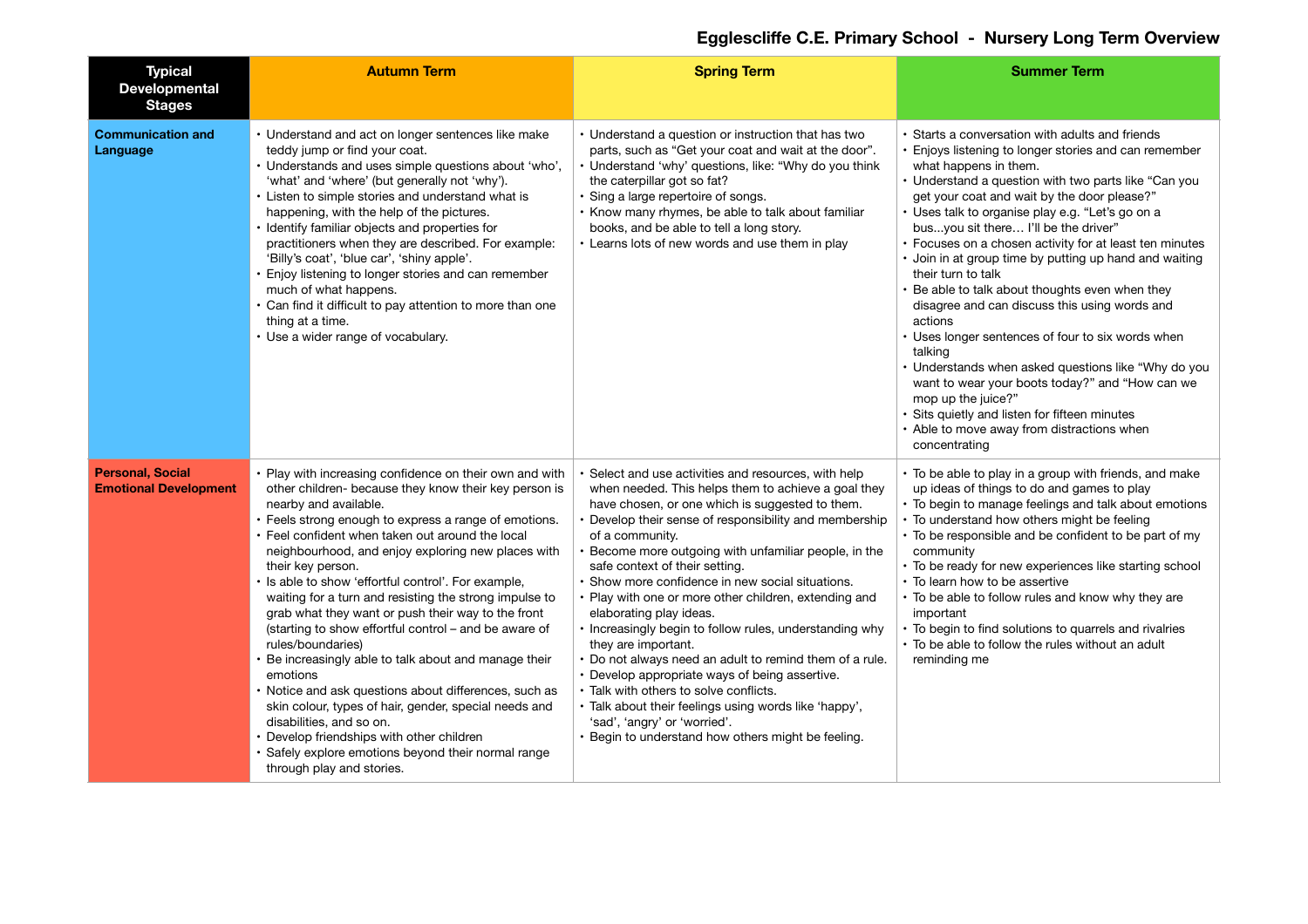| <b>Physical Development</b> | • Continue to develop their movement, balancing,<br>riding (scooters, trikes and bikes) and ball skills.<br>Beginning to match their developing physical skills to<br>tasks and activities in the setting. For example, they<br>decide whether to crawl, walk or run across a plank,<br>depending on its length and width.<br>· Go up steps and stairs, or climb up apparatus, using<br>alternate feet.<br>Skip, hop, stand on one leg and hold a pose for a<br>game like musical statues.<br>• Uses large muscle movements to wave flags and<br>streamers, paint and make marks.<br>• Increasingly able to use and remember sequences<br>and patterns of movements which are related to<br>music and rhythm.<br>• Choose the right resources to carry out their own<br>plan. For example, choosing a spade to enlarge a<br>small hole they dug with a trowel. | • With support collaborate with others to manage large<br>items, such as moving a long plank safely, carrying<br>large hollow blocks.<br>• Uses one-handed tools and equipment, for example,<br>making snips in paper with scissors.<br>• Use a comfortable grip with good control when<br>holding pens and pencils.<br>• Start to eat independently and learning how to use a<br>knife and fork.<br>· Show a preference for a dominant hand<br>• Begin to be increasingly independent as they get<br>dressed and undressed, for example, putting coats<br>on and doing up zips.<br>• Begin to be increasingly independent in meeting their<br>own care needs, e.g. brushing teeth, using the toilet,<br>washing and drying their hands thoroughly.<br>• Make healthy choices about food, drink, activity.<br>• Start taking part in some group activities which they<br>make up for themselves, or in teams. | • Is independent in meeting my own care needs, such<br>as brushing my teeth, using the toilet, and wiping my<br>bottom washing and drying my own hands<br>Goes up steps and stairs, or climb up apparatus,<br>using alternate feet<br>• Uses large-muscle movements to wave flags and<br>streamers, paint and make marks<br>• Continue to develop movement, balancing, riding<br>(scooters, trikes and bikes) and ball skills<br>• Able to eat independently and use a knife and fork<br>• Uses a comfortable grip with good control when<br>holding pens and pencils<br>• Is independent and helps to get dressed and<br>undressed<br>• Makes healthy choices about food, drink, activity and<br>tooth brushing<br>• Developing their small motor skills so that they can<br>use a range of tools competently, safely and<br>confidently. Suggested tools: pencils for drawing and<br>writing, paintbrushes, scissors, knives, forks and<br>spoons.<br>• To have an awareness of safety and manage own<br>risks<br>• Matches developing physical skills to tasks and<br>activities. For example, to decide whether to crawl,<br>walk or run across a plank, depending on its length<br>and width.<br>• Works with others to manage large items, like moving<br>a long plank safely and carrying large hollow blocks.<br>• Effectively uses one-handed tools and equipment, for<br>example, uses screwdrivers and hammers cuts along<br>a line<br>Beginning to write letters or marks that can be<br>recognised |
|-----------------------------|----------------------------------------------------------------------------------------------------------------------------------------------------------------------------------------------------------------------------------------------------------------------------------------------------------------------------------------------------------------------------------------------------------------------------------------------------------------------------------------------------------------------------------------------------------------------------------------------------------------------------------------------------------------------------------------------------------------------------------------------------------------------------------------------------------------------------------------------------------------|---------------------------------------------------------------------------------------------------------------------------------------------------------------------------------------------------------------------------------------------------------------------------------------------------------------------------------------------------------------------------------------------------------------------------------------------------------------------------------------------------------------------------------------------------------------------------------------------------------------------------------------------------------------------------------------------------------------------------------------------------------------------------------------------------------------------------------------------------------------------------------------------------------------|-----------------------------------------------------------------------------------------------------------------------------------------------------------------------------------------------------------------------------------------------------------------------------------------------------------------------------------------------------------------------------------------------------------------------------------------------------------------------------------------------------------------------------------------------------------------------------------------------------------------------------------------------------------------------------------------------------------------------------------------------------------------------------------------------------------------------------------------------------------------------------------------------------------------------------------------------------------------------------------------------------------------------------------------------------------------------------------------------------------------------------------------------------------------------------------------------------------------------------------------------------------------------------------------------------------------------------------------------------------------------------------------------------------------------------------------------------------------------------------------------------------------|
|-----------------------------|----------------------------------------------------------------------------------------------------------------------------------------------------------------------------------------------------------------------------------------------------------------------------------------------------------------------------------------------------------------------------------------------------------------------------------------------------------------------------------------------------------------------------------------------------------------------------------------------------------------------------------------------------------------------------------------------------------------------------------------------------------------------------------------------------------------------------------------------------------------|---------------------------------------------------------------------------------------------------------------------------------------------------------------------------------------------------------------------------------------------------------------------------------------------------------------------------------------------------------------------------------------------------------------------------------------------------------------------------------------------------------------------------------------------------------------------------------------------------------------------------------------------------------------------------------------------------------------------------------------------------------------------------------------------------------------------------------------------------------------------------------------------------------------|-----------------------------------------------------------------------------------------------------------------------------------------------------------------------------------------------------------------------------------------------------------------------------------------------------------------------------------------------------------------------------------------------------------------------------------------------------------------------------------------------------------------------------------------------------------------------------------------------------------------------------------------------------------------------------------------------------------------------------------------------------------------------------------------------------------------------------------------------------------------------------------------------------------------------------------------------------------------------------------------------------------------------------------------------------------------------------------------------------------------------------------------------------------------------------------------------------------------------------------------------------------------------------------------------------------------------------------------------------------------------------------------------------------------------------------------------------------------------------------------------------------------|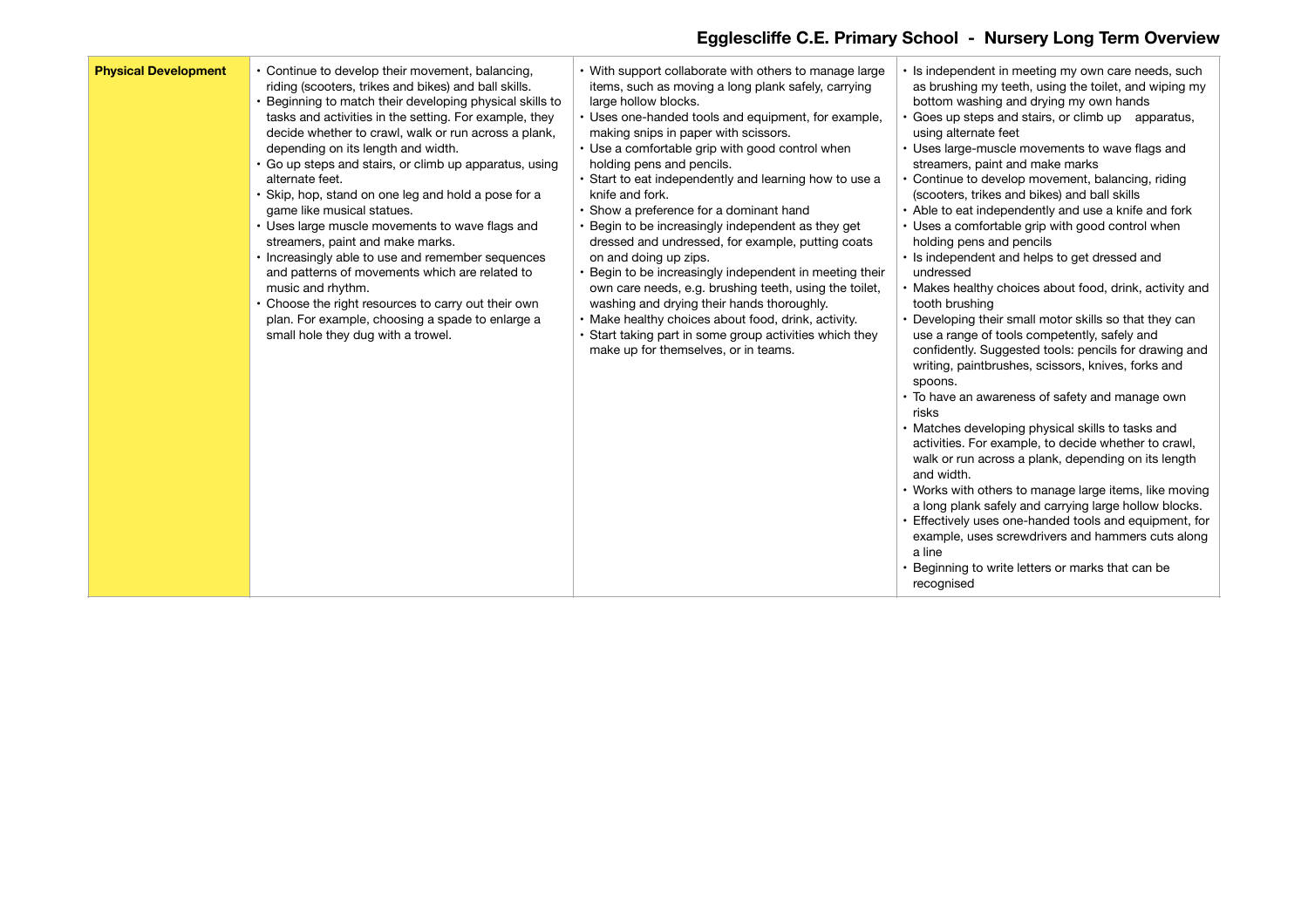| Literacv | • Notice some print, such as the first letter of their<br>name, a bus or door number, or a familiar logo.<br>(Recognises important prints to me)<br>• Sing songs and say rhymes independently, for<br>example, singing whilst playing.<br>• Repeat words and phrases from familiar stories.<br>• Have favourite books and seeks them out, to share<br>with an adult, with another child, or to look at alone.<br>• Make marks on their picture to stand for their name<br>(recognise important prints to me)<br>• Engage in extended conversations about stories,<br>learning new vocabulary<br>• Enjoy drawing freely.<br>• Add some marks to their drawings, which they give<br>meaning to. For example: "That says mummy."<br>• Make marks on their picture to stand for their name.<br>· Join in with songs and rhymes, copying sounds,<br>rhythms, tunes and tempo. | • Begin to understand the five key concepts about<br>print:<br>- print has meaning<br>- print can have different purposes<br>- we read English text from left to right and from<br>top to bottom<br>- the names of the different parts of a book<br>• Develop their phonological awareness, so that they<br>can: - spot and suggest rhymes<br>• Add some marks to their drawings, which they give<br>meaning to. For example: "That says mummy."<br>• Clap out syllables in a word | • Uses some print and letter knowledge in early writing.<br>For example: writing a pretend shopping list that<br>starts at the top of the page; write 'm' for mummy<br>• Says what the marks, shapes, letters and pictures<br>that they make mean<br>• Able to 'map' out a familiar story through drawing<br>• Knows that stories have beginnings and endings and<br>sometimes guess how the story will end<br>• Has conversations about stories and learn new<br>vocabulary<br>• Hear and says the first sound in a word when you say<br>the word and be able to sign the letter<br>• Able to make up own stories, with characters, a<br>beginning, middle and an end<br>• Recognise words with the same initial sound orally<br>• Writes some letter sounds accurately<br>• To write some or all of my name<br>• To write some letters accurately<br>• To talk about the places and people in stories and the<br>important things that are happening<br>• To have an understanding of a word, to know that<br>when writing and reading it is different letters all<br>placed together that make up a word<br>• To understand that different words and print have<br>different purposes<br>• Able to say lots of words that rhyme with a word like<br>'cat'<br>• To be able to Orally segment and Blend CVC words<br>• To use some of their letter sound knowledge in their<br>early writing. |
|----------|--------------------------------------------------------------------------------------------------------------------------------------------------------------------------------------------------------------------------------------------------------------------------------------------------------------------------------------------------------------------------------------------------------------------------------------------------------------------------------------------------------------------------------------------------------------------------------------------------------------------------------------------------------------------------------------------------------------------------------------------------------------------------------------------------------------------------------------------------------------------------|------------------------------------------------------------------------------------------------------------------------------------------------------------------------------------------------------------------------------------------------------------------------------------------------------------------------------------------------------------------------------------------------------------------------------------------------------------------------------------|------------------------------------------------------------------------------------------------------------------------------------------------------------------------------------------------------------------------------------------------------------------------------------------------------------------------------------------------------------------------------------------------------------------------------------------------------------------------------------------------------------------------------------------------------------------------------------------------------------------------------------------------------------------------------------------------------------------------------------------------------------------------------------------------------------------------------------------------------------------------------------------------------------------------------------------------------------------------------------------------------------------------------------------------------------------------------------------------------------------------------------------------------------------------------------------------------------------------------------------------------------------------------------------------------------------------------------------------------------------------------------------------|
|----------|--------------------------------------------------------------------------------------------------------------------------------------------------------------------------------------------------------------------------------------------------------------------------------------------------------------------------------------------------------------------------------------------------------------------------------------------------------------------------------------------------------------------------------------------------------------------------------------------------------------------------------------------------------------------------------------------------------------------------------------------------------------------------------------------------------------------------------------------------------------------------|------------------------------------------------------------------------------------------------------------------------------------------------------------------------------------------------------------------------------------------------------------------------------------------------------------------------------------------------------------------------------------------------------------------------------------------------------------------------------------|------------------------------------------------------------------------------------------------------------------------------------------------------------------------------------------------------------------------------------------------------------------------------------------------------------------------------------------------------------------------------------------------------------------------------------------------------------------------------------------------------------------------------------------------------------------------------------------------------------------------------------------------------------------------------------------------------------------------------------------------------------------------------------------------------------------------------------------------------------------------------------------------------------------------------------------------------------------------------------------------------------------------------------------------------------------------------------------------------------------------------------------------------------------------------------------------------------------------------------------------------------------------------------------------------------------------------------------------------------------------------------------------|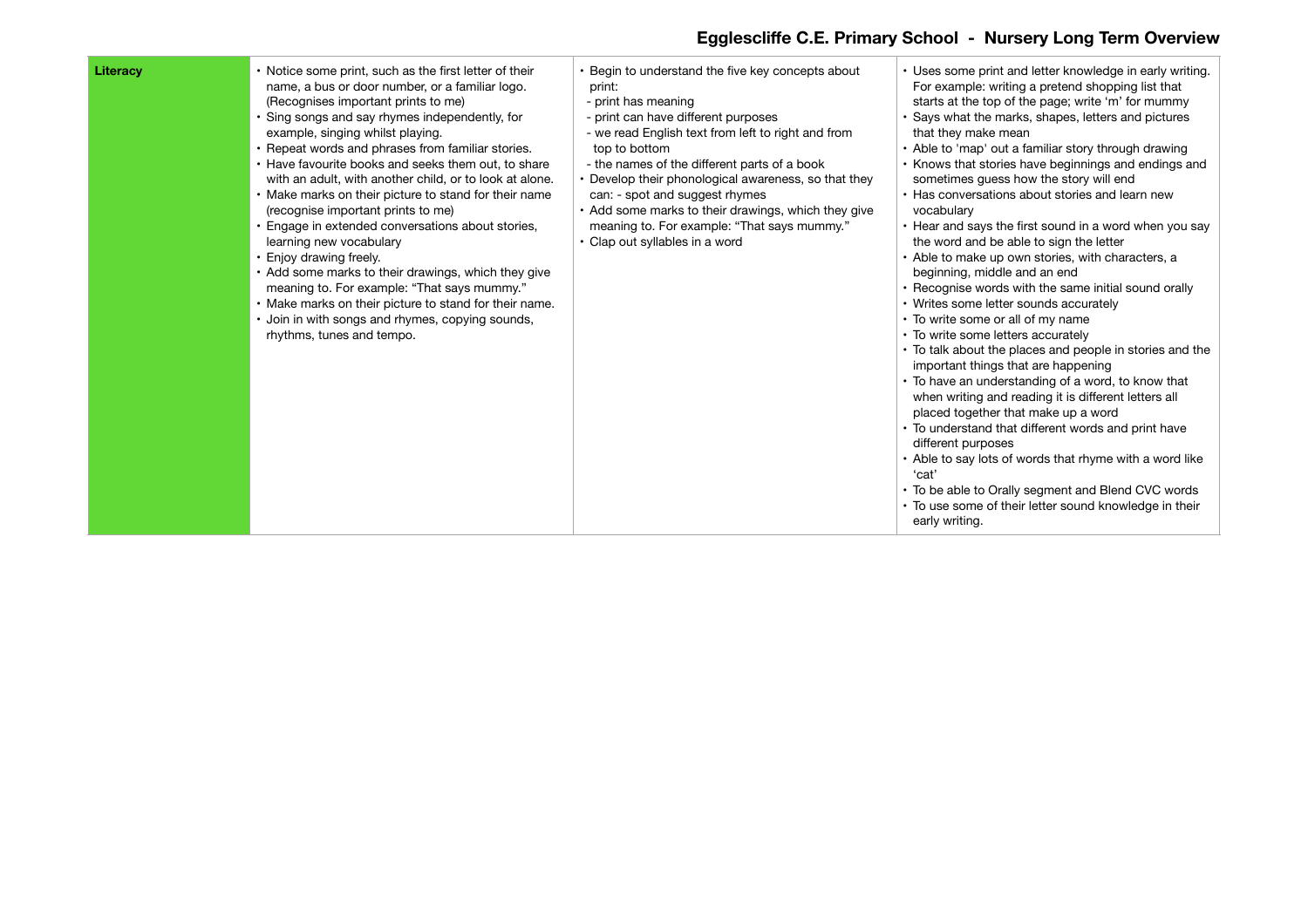| <b>Mathematics</b><br>• Recites numbers in order to 10.<br>• Counts up to three or four objects by saying one<br>number name for each item.<br>• Recognise some numerals of personal significance.<br>• Fast recognition of up to 3 objects, without having to<br>count them individually ('subitising').<br>· Recite numbers past 5.<br>Say one number for each item in order: 1,2,3,4,5.<br>• Matches the right number to a group of things from 1<br>to 5 to begin with, and then from 1 to 10<br>Selects a particular named shape.<br>• Select shapes appropriately: flat surfaces for building,<br>a triangular prism for a roof etc.<br>Combine shapes to make new ones - an arch, a<br>bigger triangle etc.<br>• Talk about and explore 2D and 3D shapes (for<br>example, circles, rectangles, triangles and cuboids)<br>using informal and mathematical language: 'sides',<br>'corners'; 'straight', 'flat', 'round'.<br>Begin to use words like "round" and "straight" when<br>talking about the shapes.<br>Chooses the right shape for a task like flat surfaces<br>for building, a triangular prism for a roof etc<br>• Able to combine shapes to make new ones – an arch,<br>or a bigger triangle etc.<br>Recognises and names all common 2d and 3d<br>shapes (sphere, cube, cone, cylinder, pyramid) | • Recognises numerals 1 to 5.<br>• Counts out up to six objects from a larger group.<br>• Link numerals and amounts: for example, showing<br>the right number of objects to match the numeral, up<br>to 5.<br>. Show 'finger numbers' up to 5.<br>• Fast recognition of up to 5 objects, without having to<br>count them individually ('subitising').<br>• Know that the last number reached when counting a<br>small set of objects tells you how many there are in<br>total ('cardinal principle').<br>• Touches one thing and say the number name at the<br>same time and in order to help me count how many<br>things there are<br>• Uses positional language.<br>• Understand and use words/signs such as, in, under,<br>behind, in front, beside, next to and use them in my<br>play<br>• Understand position through words alone - for<br>example, "The bag is under the table," – with no<br>pointing.<br>• Able to tell you a familiar route I know<br>• Discuss routes and locations, using words like 'in<br>front of' and 'behind'.<br>• Talk about and identifies the patterns around them.<br>For example: stripes on clothes, designs on rugs and<br>wallpaper. Use informal language like 'pointy',<br>'spotty', 'blobs' etc.<br>• Able to follow and make own patterns like stick, leaf,<br>stick, leaf. | • Able to say numbers in order from 1 to 10 or higher.<br>• Knows that the last number counted tells me how<br>many there are in total<br>• Uses counting to help solve problems that are<br>important to them, like splitting a sandwich in half to<br>share with my friend<br>Able to subitise, look at a group of objects and know<br>how many there are<br>• Number bonds to 3<br>• Separates a group of three or four objects in different<br>ways, beginning to recognise that the total is still the<br>same.<br>Compares two groups of objects, saying when they<br>have the same number.<br>• Compare quantities using language: 'more than',<br>'fewer than'<br>• Able to tell you which thing is "heavy" and which<br>thing is "light" when given two things and say what is<br>'full' and 'empty' when filling containers<br>• Make comparisons between objects relating to size,<br>length, weight and capacity<br>Selects a particular named shape<br>• Talk about and explore 2D and 3D shapes (for<br>example, circles, rectangles, triangles and cuboids)<br>using informal and mathematical language: 'sides',<br>'corners'; 'straight', 'flat', 'round'.<br>Begin to use words like "round" and "straight" when<br>talking about the shapes.<br>• Recognises and names all common 2d and 3d<br>shapes (sphere, cube, cone, cylinder, pyramid) |
|-------------------------------------------------------------------------------------------------------------------------------------------------------------------------------------------------------------------------------------------------------------------------------------------------------------------------------------------------------------------------------------------------------------------------------------------------------------------------------------------------------------------------------------------------------------------------------------------------------------------------------------------------------------------------------------------------------------------------------------------------------------------------------------------------------------------------------------------------------------------------------------------------------------------------------------------------------------------------------------------------------------------------------------------------------------------------------------------------------------------------------------------------------------------------------------------------------------------------------------------------------------------------------------------------------------------|---------------------------------------------------------------------------------------------------------------------------------------------------------------------------------------------------------------------------------------------------------------------------------------------------------------------------------------------------------------------------------------------------------------------------------------------------------------------------------------------------------------------------------------------------------------------------------------------------------------------------------------------------------------------------------------------------------------------------------------------------------------------------------------------------------------------------------------------------------------------------------------------------------------------------------------------------------------------------------------------------------------------------------------------------------------------------------------------------------------------------------------------------------------------------------------------------------------------------------------------------------------------------------------------------------------------------|------------------------------------------------------------------------------------------------------------------------------------------------------------------------------------------------------------------------------------------------------------------------------------------------------------------------------------------------------------------------------------------------------------------------------------------------------------------------------------------------------------------------------------------------------------------------------------------------------------------------------------------------------------------------------------------------------------------------------------------------------------------------------------------------------------------------------------------------------------------------------------------------------------------------------------------------------------------------------------------------------------------------------------------------------------------------------------------------------------------------------------------------------------------------------------------------------------------------------------------------------------------------------------------------------------------------------------------------------------------|
|-------------------------------------------------------------------------------------------------------------------------------------------------------------------------------------------------------------------------------------------------------------------------------------------------------------------------------------------------------------------------------------------------------------------------------------------------------------------------------------------------------------------------------------------------------------------------------------------------------------------------------------------------------------------------------------------------------------------------------------------------------------------------------------------------------------------------------------------------------------------------------------------------------------------------------------------------------------------------------------------------------------------------------------------------------------------------------------------------------------------------------------------------------------------------------------------------------------------------------------------------------------------------------------------------------------------|---------------------------------------------------------------------------------------------------------------------------------------------------------------------------------------------------------------------------------------------------------------------------------------------------------------------------------------------------------------------------------------------------------------------------------------------------------------------------------------------------------------------------------------------------------------------------------------------------------------------------------------------------------------------------------------------------------------------------------------------------------------------------------------------------------------------------------------------------------------------------------------------------------------------------------------------------------------------------------------------------------------------------------------------------------------------------------------------------------------------------------------------------------------------------------------------------------------------------------------------------------------------------------------------------------------------------|------------------------------------------------------------------------------------------------------------------------------------------------------------------------------------------------------------------------------------------------------------------------------------------------------------------------------------------------------------------------------------------------------------------------------------------------------------------------------------------------------------------------------------------------------------------------------------------------------------------------------------------------------------------------------------------------------------------------------------------------------------------------------------------------------------------------------------------------------------------------------------------------------------------------------------------------------------------------------------------------------------------------------------------------------------------------------------------------------------------------------------------------------------------------------------------------------------------------------------------------------------------------------------------------------------------------------------------------------------------|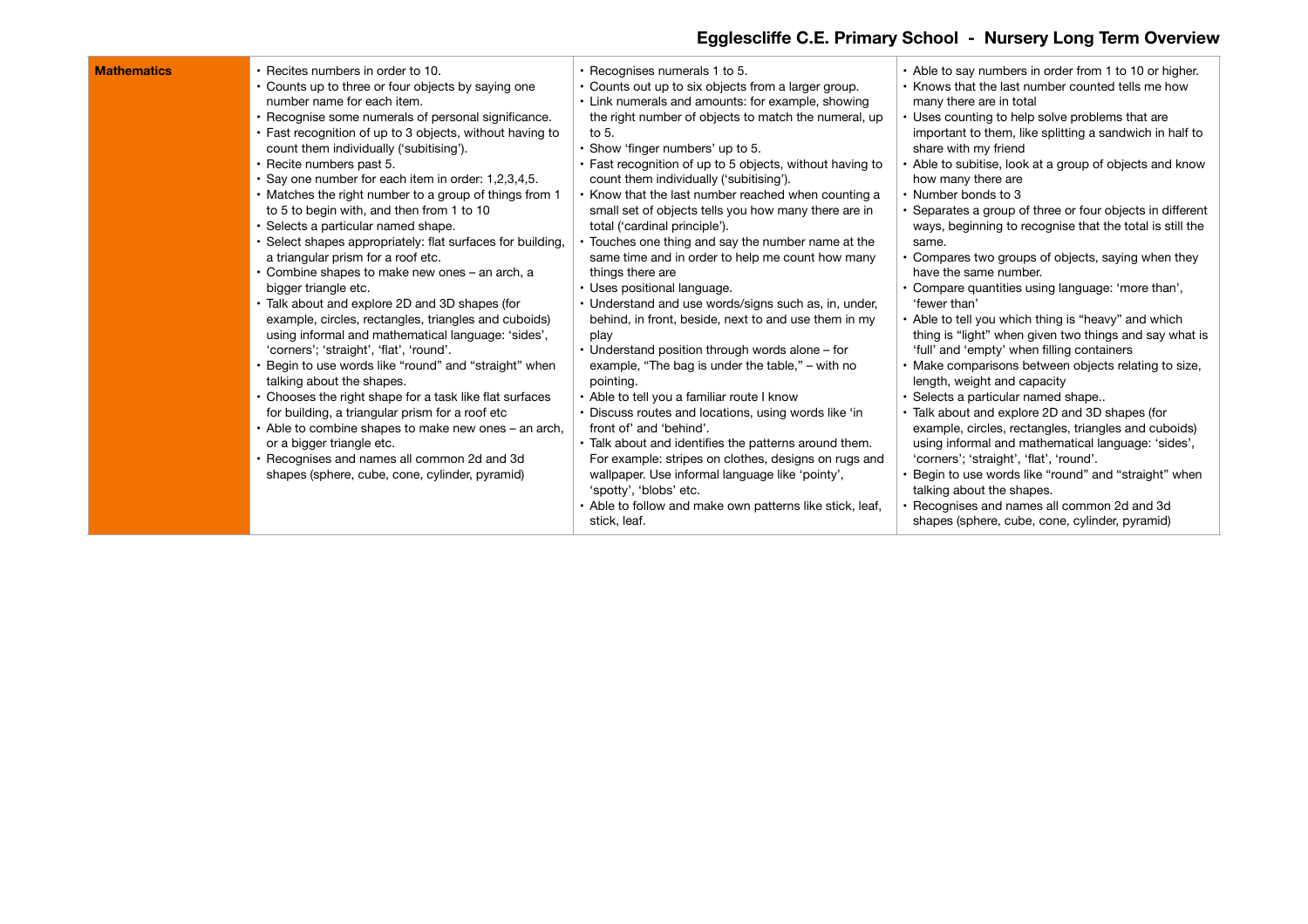| <b>Understand the World</b>                 | Make connections between the features of their<br>family and other families.<br>Notice differences between people.<br>Explore and respond to different natural phenomena<br>in their setting and on trips.<br>Begin to make sense of their own life-story and<br>family's history<br>Explore how things work.<br>Plant seeds and care for growing plants.                                                                                                                                                                                                      | • Begin to understand the key features of the life cycle<br>of a plant and an animal.<br>• Begin to understand the need to respect and care for<br>the natural environment and all living things.<br>· Begin to talk about the differences between materials<br>and changes they notice.<br>• Continue to develop positive attitudes about the<br>differences between people.<br>• Shows an interest in different occupations                 | • Uses all of their senses to explore natural materials.<br>• Knows that we have to be careful with animals and<br>plants and remember not to pick the flowers or to<br>stroke animals gently<br>Talks about plants and animals that interest them, like<br>next door's dog that barks and the really tall tree in<br>the park<br>Talks about people and times that are special to them<br>and their family and friends, like "remember the party<br>when we had fireworks and big bangs<br>· Joins in with routines, like going shopping, and times<br>that are special to them and their family like birthdays<br>• Understands the key features of the life cycle of a<br>plant and an animal.<br>• Begins to notice changes in things, when bananas<br>turn black when they stay in the bowl for too long or<br>the shoots growing from a seed<br>Begin to make sense of their own life-story and my<br>family's history<br>Knows that there are different countries in the world<br>and talk about the differences they have experienced<br>or seen in photos<br>Knows that their friends might do things differently to<br>them, like eating different foods at home, or we might<br>have different times that are special with our families<br>such as Eid, Diwali, Easter, Passover, or Chinese New<br>Year |
|---------------------------------------------|----------------------------------------------------------------------------------------------------------------------------------------------------------------------------------------------------------------------------------------------------------------------------------------------------------------------------------------------------------------------------------------------------------------------------------------------------------------------------------------------------------------------------------------------------------------|-----------------------------------------------------------------------------------------------------------------------------------------------------------------------------------------------------------------------------------------------------------------------------------------------------------------------------------------------------------------------------------------------------------------------------------------------|---------------------------------------------------------------------------------------------------------------------------------------------------------------------------------------------------------------------------------------------------------------------------------------------------------------------------------------------------------------------------------------------------------------------------------------------------------------------------------------------------------------------------------------------------------------------------------------------------------------------------------------------------------------------------------------------------------------------------------------------------------------------------------------------------------------------------------------------------------------------------------------------------------------------------------------------------------------------------------------------------------------------------------------------------------------------------------------------------------------------------------------------------------------------------------------------------------------------------------------------------------------------------------------------------------------------|
| <b>Expressive Arts and</b><br><b>Design</b> | Use their imagination as they consider what they can<br>do with different materials.<br>Make simple models which express their ideas<br>Enjoy and take part in action songs, such as 'Twinkle,<br>Twinkle Little Star'.<br>Start to develop pretend play, pretending that one<br>object represents another. For example, a child holds<br>a wooden block to her ear and pretends it's a phone.<br>Explore different materials freely, in order to develop<br>their ideas about how to use them and what to make.<br>Listen with increased attention to sounds. | · Join different materials and explore different textures.<br>• Create closed shapes with continuous lines, and<br>begin to use these shapes to represent objects.<br>· Begin to develop complex stories using small world<br>equipment like animal sets, dolls and dolls houses<br>etc.<br>Begin to make imaginative and complex 'small<br>worlds' with blocks and construction kits, such as a<br>city with different buildings and a park. | Sings the melodic shape (moving melody, such as up<br>and down, down and up) of familiar songs.<br>• Plays instruments with increasing control to express<br>feelings and ideas.<br>• Remember and sing whole songs.<br>• Mix paints together to make new colours, name the<br>colours and begin to talk about the different shades<br>such as light and dark<br>Safely uses and explores lots of different tools such<br>as hammers, scissors and saws<br>• Makes up stories when playing, like superheroes<br>rescuing people from a building<br>• Chooses the things they want to use to make<br>something. If their ideas don't work, they can choose<br>something else or change the way they do<br>something.<br>· Can use different things like scissors, masking tape,<br>sticky tape, hole punches and string to join and fix<br>things together.<br>• Draws for a purpose using detail such as a drawing a<br>circle for a face and making marks for facial features<br>Beginning to show different emotions in their<br>drawings and paintings, like happiness, sadness, fear<br>etc                                                                                                                                                                                                                     |